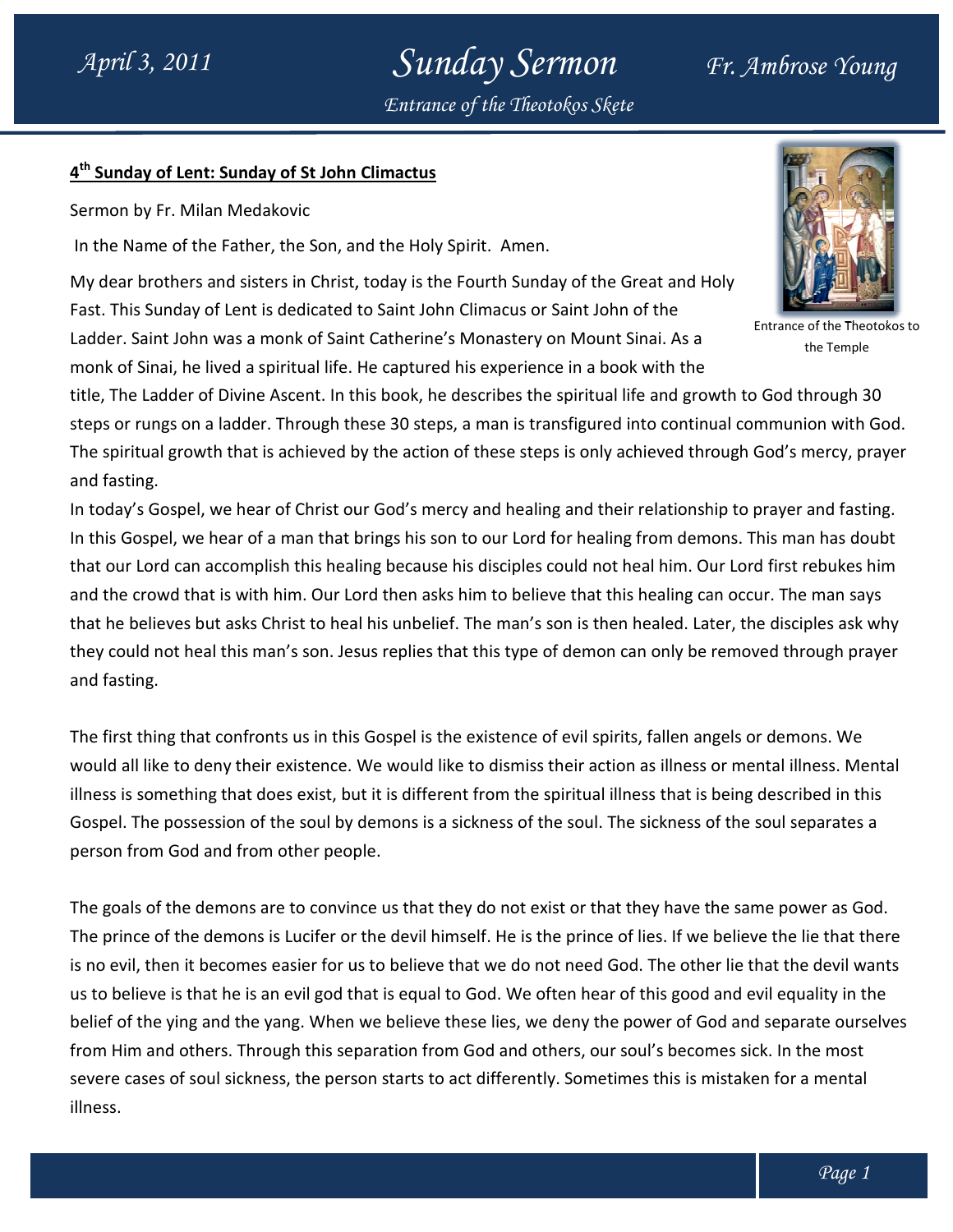# April 3, 2011 Sunday Sermon Fr. Ambrose Young

Entrance of the Theotokos Skete

That is what we see in today's Gospel. The father refers to his son as a lunatic or a person that is crazed. This man wants to believe that the illness is something other than a sickness of the soul. In a way, the man wants to believe that this illness is something that was given by God, that it is a punishment from God. This is the true denial of God--attributing to Him the evil of the fallen angels that has been self inflicted through the misuse of our free will. We must remember that all that God has created is good. This is continually reinforced for us as God creates the world in Genesis with the words, "and God saw that it was good." (Genesis 1:10-31)

This is why our Lord rebukes this man and the crowd. He does this because of their forgetfulness that all that God created is good, and to bring them back to belief in Him. The Apostle James explains rebukes that are made in the following passage from his epistle: "For in many things we offend all. If any man offend not in word, the same is a perfect man, and able also to bridle the whole body. Behold, we put bits in the horses' mouths, that they may obey us; and we turn about their whole body." (James 3:2-3) Thus, rebukes may seem offensive but they are a tool to turn us back to a correct way of living.

Then Jesus asks the man to bring his son to Him for healing. Then the Lord asks him to believe that his son can be healed. The man then cries out, "Lord I believe heal my unbelief." Saint Nikolaj Velimirovic says, "There is nothing that melts the ice of unbelief as readily as tears." These tears occur when we can no longer endure the pain of not trusting in God. We often hear this in the cry, "God help me!" when we at the point of despair. It is at this point of despair that God can enter into our lives. This is when God can help us to have belief and faith in Him. Saint Nikolaj Velimirovic further says, "… man cannot even come to faith without God's help. Man can only come to some slight belief …But the path from some measure of belief to true faith is long indeed, and no man can follow this path without God's guiding hand."

When the man's son is healed, our Lord tells the demon to enter him no more. In this, the Lord is reminding us and the young man that our behaviors are often engrained in our very being. This is a reminder to us that we are not return to our sins once we have repented of them. In the Gospel of Saint Matthew, our Lord also reminds us that once we have removed a sin from our lives, we must be careful not to add more sins with the following: "When the unclean spirit is gone out of a man, …Then he goes, and takes with himself seven other spirits more wicked than himself, and they enter in and dwell there: and the last state of that man is worse than the first." (Matthew 12:43-45) With these two reminders, our Lord reminds us that we must be continually diligent in the conduct of our lives not to sin, to prevent the sickness of the soul.